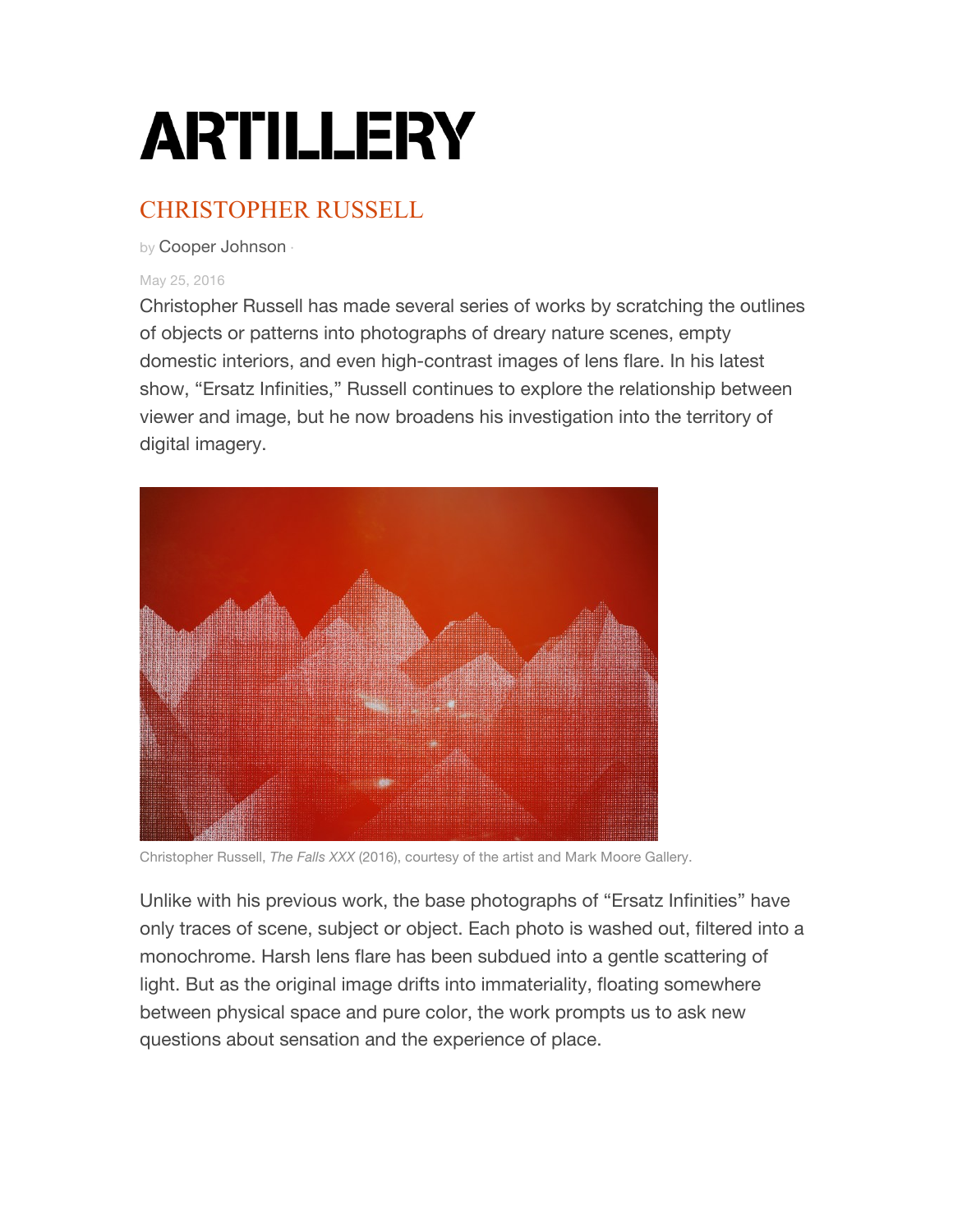

Christopher Russell, *The Falls XXXIII* (2016), courtesy of the artist and Mark Moore Gallery.

In the scratched images of "Ersatz Infinities," Russell is no longer adding objects into the physical space of the underlying photograph, or playing off of their features, but seems more interested in the compression of depth and space into a single surface or screen. The flat, polygonal landscapes and geometric abstractions of "Ersatz Infinities" often include patches of stippled images, where a grid of marks in varying thicknesses indicate depth, light and space. However, in the cold numerical precision of the spacing and placement of each mark, is an intimate moment, a record of human touch. Russell creates these moments in larger compositions too, by making imperfect copies of otherwise identical images, as in the side panels in *The Falls XXVII* (2016).

Russell once expressed that when he started working with digital printing, part of the "preciousness" of the medium of photography seemed to disappear. Maybe this also applies to a general trend in photography, but as Russell's images become more digital, it's as if Russell is trying to hold on to something for us, even if it is only through small, delicate acts of violence. To whatever extent there is a sense of loss, Russell's work evokes complex feelings, tensions and aesthetic considerations.